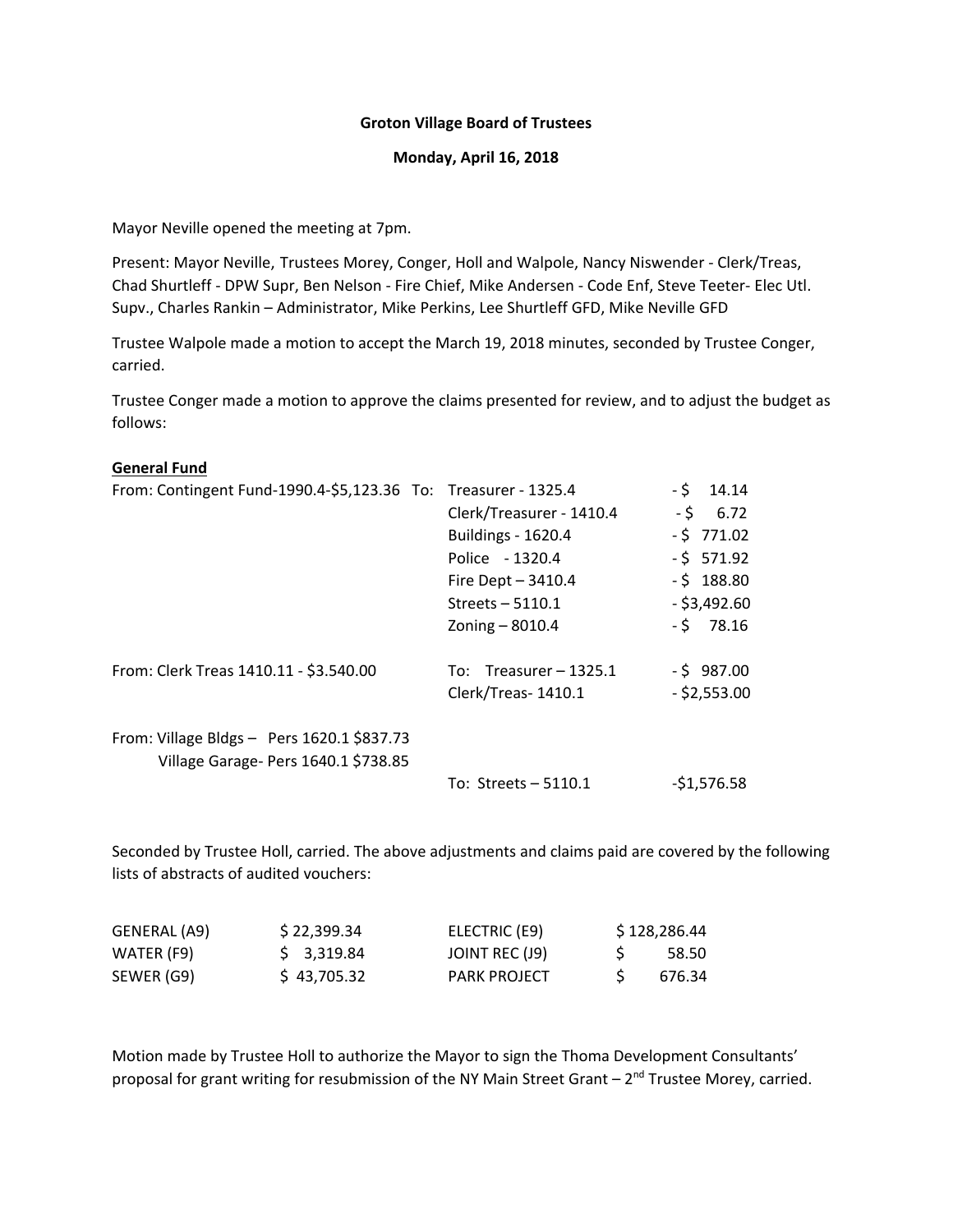Motion made by Trustee Conger to authorize the Mayor to sign the Cornell Cooperative Extension agreement for the 2018 year at \$53,361.00 –  $2<sup>nd</sup>$  Trustee Morey, carried.

Motion made by Trustee Morey to have the mayor appoint Michael Perkins to the position of Electric Utility Helper at \$17 per hour  $-2<sup>nd</sup>$  Trustee Holl, carried.

### *Department Reports:*

# *Electric:*

Supv Teeter reported: Bucket Truck and Pick‐up were due for inspection, both passed. The bucket truck was used to put up a new pole on Church Street to set a new pad mount for the new apartment building. He is working on getting a quote for the Main Street LED lights. We have 10 and need 12 more. The yearly inventory has been done. The departments attended required Perma training this month. A tree on Clark Street was uprooted in the gully. We had to kill the electric and cut the wires down. We did some additional trimming. We are scheduled to do some work over at the waste water treatment plant on Wednesday. Brush pickup will begin right after Hydrant Flushing which will be around the last week of April/First Week of May.

Charles Rankin reported: We attended the MEUA meeting last week. They are working on the updating the hydro contract to 2040 and hope to have it done by the end of the year. April 22<sup>nd</sup> is earth day and the Governor's office is set to have a new energy efficiency plan in place. MEUA are keeping an eye on this to see how it will affect municipalities.

Trustee Walpole asked about solar usage in the Village. Administrator Rankin mentioned that IEEP has a \$200 rebate that is offered to any residents that put in solar. It is also not feasible for the Village to invest in a bank of solar panels due to the low cost of Hydro power.

# *DPW:*

Supv Shurtleff reported: We are into the spring cleanup, yards from plow marks, catch basins and storm drains. We are street sweeping every day. We broomed and pressure washed the Main Street sidewalks. We are working on a project at the park adding another 16 x 32 section to the deck which is part of the park grant. We will look for some nice-looking patio furniture and umbrellas to help draw parents and grandparents with the children to the pool. We have been clearing brush around the Frank Satterly bridge. We have been up to the Morton works which is where our water supply is and inspected and cleaned out the weirs for this year.

Review of letter from March of 2016 concerning the Eastwood Meadows property off of Elm Street – Rick Uhl has mentioned he would like to deviate from his original plan for the road and brought up the idea of a private road and home owners association. We are trying to keep him to the standard sub‐ division codes of the Village. We are still waiting on some engineered drawings of the road. Mayor Neville mentioned that this will be on hold until we receive engineered plans. Administrator Rankin mentioned that the sub-division was approved with a paved road. He will speak with Attorney Grossman but believes he will need either a full new application or an amendment to go to the planning board for approval.

The regular meeting was temporarily suspended at 7:15 and Mayor Neville opened the Public Hearing on the Local Law No. 2 of 2018, amending Chapter 165 of the Code of the Village of Groton, "Sewers".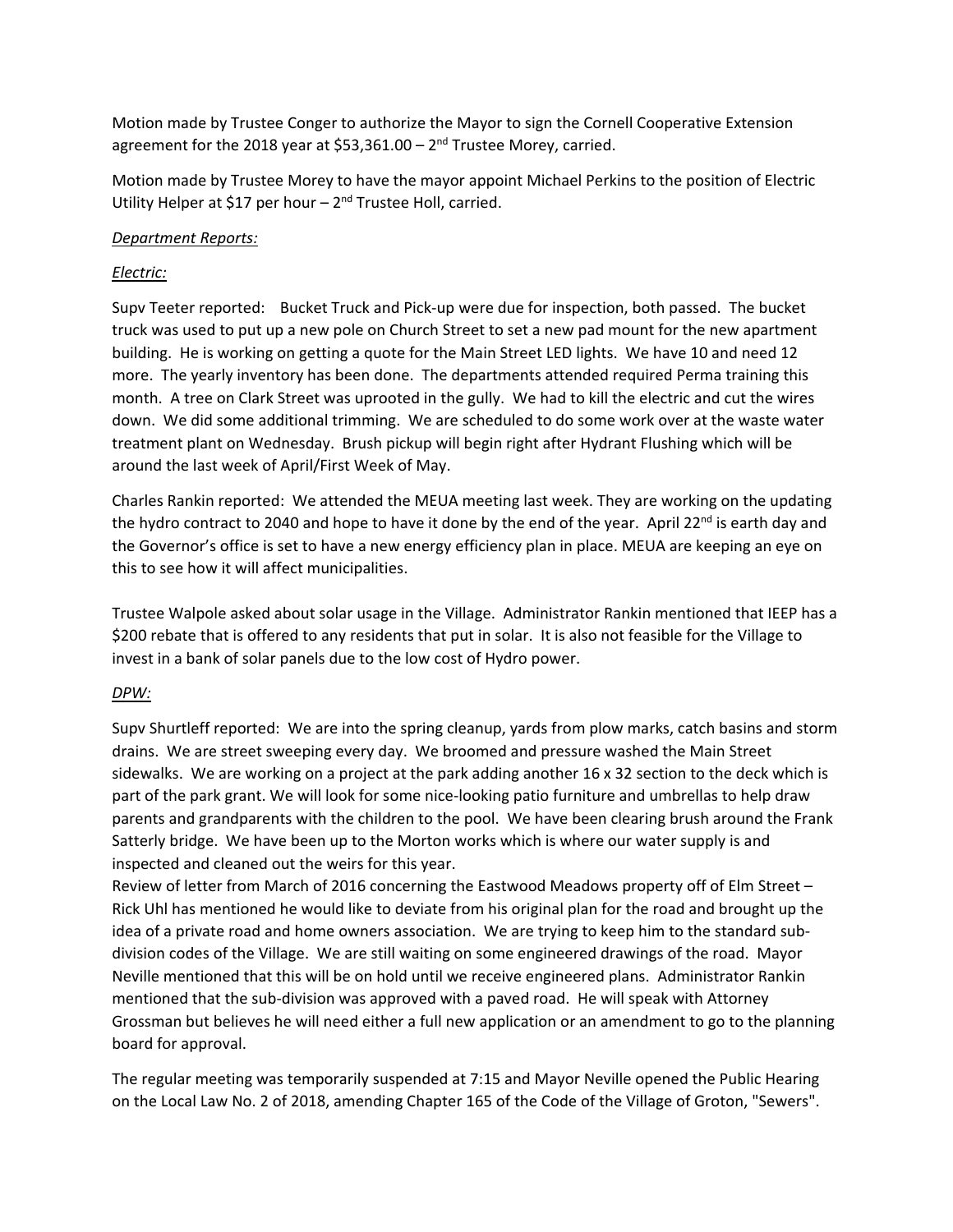Clerk Niswender read the Notice of Public Hearing.

There were no public comments.

At 7:17 Trustee Conger made a motion to close the Public Hearing, seconded by Trustee Holl, carried.

Upon conclusion, Trustee Morey made a motion that Local Law No. 2 of 2018, "A Local Law amending Chapter 165 of the Code of the Village of Groton, "Sewers", to amend Sections 165‐3 (A) and (B) thereof by replacing Section 165‐3 (A) and (B) with a new Section 165‐3 (A) and (B) ", be adopted, seconded by Trustee Holl, and upon roll call:

Trustee Conger voted "aye". Trustee Walpole voted "aye". Trustee Holl voted "aye" Trustee Morey voted "aye". Mayor Neville voted "aye".

The local law was duly declared adopted. [Type II Action under SEQR.]

Discussion continued on the Rick Uhl property concerning the street dedication to the Village after the street was completed.

No report for Youth Commission.

Administrator Rankin reported on Joint Rec ‐ Summer booklets should be out first week of May. They went over baseball and softball signups.

Trustee Walpole reported on the Wastewater Plant. Alvin Howell says that everything is running smoothly so far and has received a can for the mixer and has one trailer in for cleaning from Pall Trinity.

The regular meeting was temporarily suspended at 7:23 and Mayor Neville opened the Public Hearing on the Local Law No. 3 of 2018, amending Chapter 193 of the Code of the Village of Groton, "Water".

Clerk Niswender read the Notice of Public Hearing.

There were no public comments.

At 7:24 Trustee Conger made a motion to close the Public Hearing, seconded by Trustee Walpole, carried.

Upon conclusion, Trustee Morey made a motion that Local Law No. 3 of 2018, "A Local Law amending Chapter 193 of the Code of the Village of Groton, "Water", to amend Sections 193‐11 and 193‐15 thereof by replacing Sections 193‐11 and 193‐15 with a new Sections 193‐11 and 193‐15 ", be adopted, seconded by Trustee Holl, and upon roll call:

Trustee Conger voted "aye". Trustee Walpole voted "aye". Trustee Holl voted "aye" Trustee Morey voted "aye". Mayor Neville voted "aye".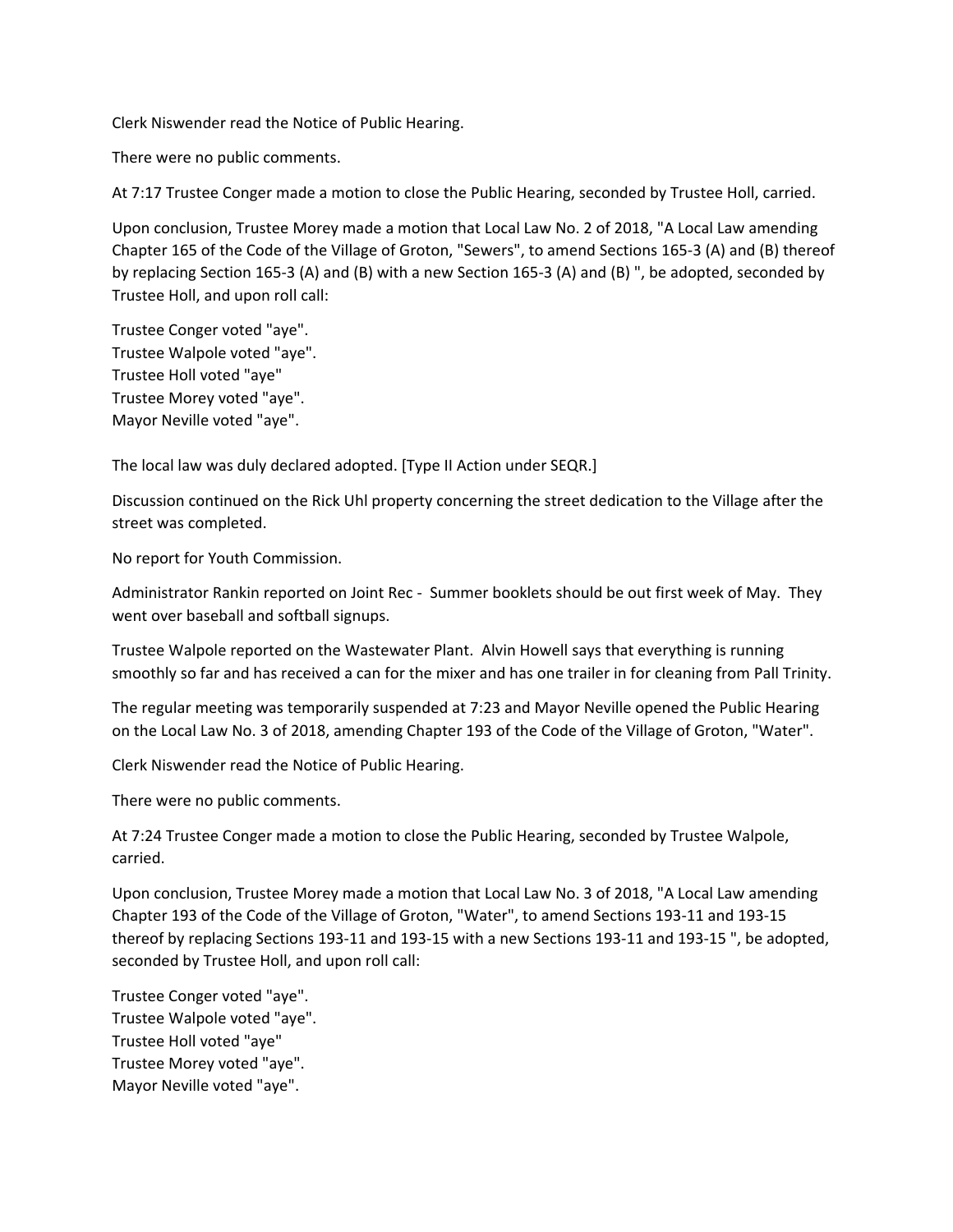The local law was duly declared adopted. [Type II Action under SEQR.]

### *Police Report*

Lt. Williams reported: We have 546 calls to date. We have a couple of active ongoing investigations. The Charger is in for service and the Tahoe will be used as secondary vehicle until fall. We have received a resignation from Eric Willman – he has moved on the Monroe County. We have a few openings and are holding interviews on Monday, April 23<sup>rd</sup> for 2 part-time applicants.

# *Code Enforcer:*

Code Enf. Officer Andersen reported: We have issued a building permit at Old Chatham Sheepherding for a 1,200 ft addition to their building. They are working down at the Senior Housing – They have 3 handicap units plus one regular unit done. They have to do some re-venting and correct these. I have done 20 building inspections, issued 5‐building permits, 4‐roof permits, 1‐sign permit and a frame inspection on the Church street project. Bees were found in the Church street project and have been harvested. Rick Uhl had contacted him to ask if he could start another building. The agreement from the Planning Board was that he could start a second building but could not get a certificate of occupancy until the road was done.

The regular meeting was temporarily suspended at 7:30 and Mayor Neville opened the Public Hearing on the 2018/19 Tentative Budget.

Clerk Niswender read the Notice of Public Hearing.

Lee Shurtleff – Board of Wardens‐ Groton Fire Department, thanked the Village Board for their favorable decision on the Fire Departments request. Currently have had 260 ambulance calls to date and if they stay on course it will be 900 for the year. We appreciate your support. Mayor Neville commented that the Fire Department is doing an excellent job.

At 7:34 Trustee Conger made a motion to close the Public Hearing, seconded by Trustee Walpole, carried.

Upon conclusion, Trustee Holl made a motion that 2018/19 Budget be adopted, seconded by Trustee Holl, and upon roll call:

Trustee Conger voted "aye". Trustee Walpole voted "aye". Trustee Holl voted "aye" Trustee Morey voted "aye". Mayor Neville voted "aye".

The local law was duly declared adopted. [Type II Action under SEQR.]

Mayor Neville mentioned a couple of people had inquired about a property on the corner of Barrows and Lincoln Ave. He asked Code Officer Andersen if he was aware of this. He had sent letters to remove trash – which they had done. Discussion continued concerning motors and vehicles. Code Officer Andersen said all vehicles were registered last time he checked. A question was raised about how many